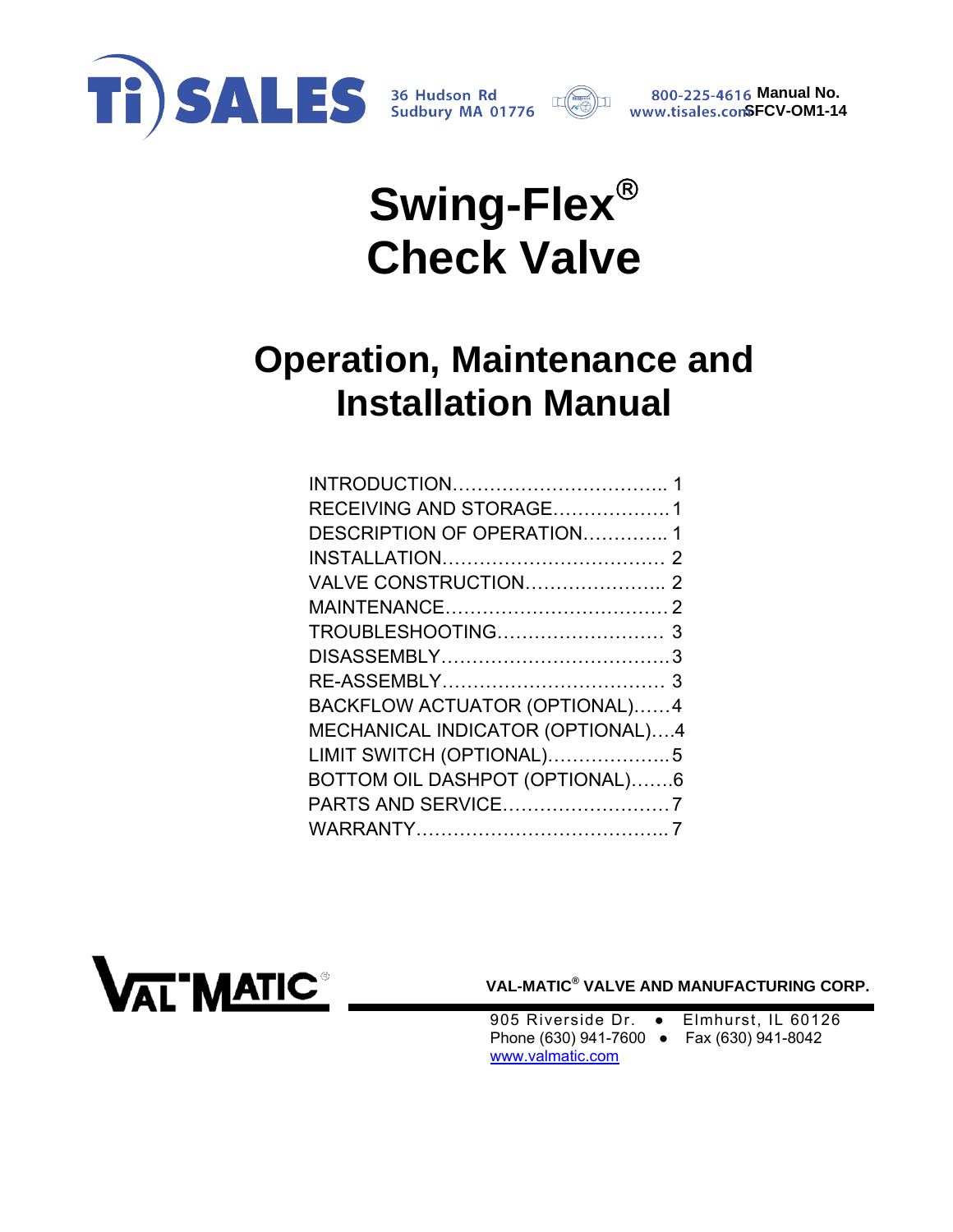### <span id="page-1-0"></span>**VAL-MATIC'S SWING-FLEX<sup>®</sup> CHECK VALVE OPERATION, MAINTENANCE AND INSTALLATION**

#### **INTRODUCTION**

The Swing-Flex<sup>®</sup> Check Valve has been designed to give years of trouble-free operation. This manual will provide you with the information needed to properly install and maintain the valve and to ensure a long service life. The valve is opened by the fluid flow in one direction and closes automatically to prevent flow in the reverse direction.

An optional backflow actuator may be mounted on the bottom of the valve to allow manual backflow through the valve in the reverse direction.

Optional Mechanical Indicators and Limit Switches may be mounted on the valve cover to provide local and remote position indication.

An oil dashpot may be mounted on the bottom of 6" and larger valves to provide slow closure over the last 10% of travel.

The valve is of the swing check type utilizing an angled seat and fully encapsulated, resilient disc. It is capable of handling a wide range of fluids including flows containing suspended solids. The Size, Flow Direction, Maximum Working Pressure, and Series No. are stamped on the nameplate for reference.

#### **CAUTION**

**Do not use valve for line testing at pressures higher than nameplate rating or damage to valve may occur** 

The "Maximum Working Pressure" is the nonshock pressure rating of the valve at  $150^{\circ}$ F. The valve is not intended as an isolation valve for line testing above the valve rating.

#### **RECEIVING AND STORAGE**

Inspect valves upon receipt for damage in shipment. Unload all valves carefully to the ground without dropping. Do not allow lifting slings or chains to come in contact with the seat area; use eyebolts or rods through the flange holes on large valves.

#### **WARNING**

**Do not use threaded holes in cover for lifting the valve. Serious injury may result.** 

Valves should remain crated, clean and dry until installed to prevent weather related damage. For long term storage greater than six months, the rubber surfaces of the disc should be coated with a thin film of FDA approved grease. Do not expose disc to sunlight or ozone for any extended period.



FIGURE 1. SWING FLEX<sup>®</sup> CHECK VALVE

#### **DESCRIPTION OF VALVE OPERATION**

The valve is designed to prevent reverse flow automatically. During system flow conditions, the movement of the fluid forces the disc to the open position allowing 100% un-restricted flow area through the valve. Under reverse flow conditions, the disc automatically returns to the closed position to prevent reverse flow.

Several optional features are a backflow actuator, mechanical indicator, limit switch and bottom oil dashpot. All of these options ship loose of the valve and require field installation.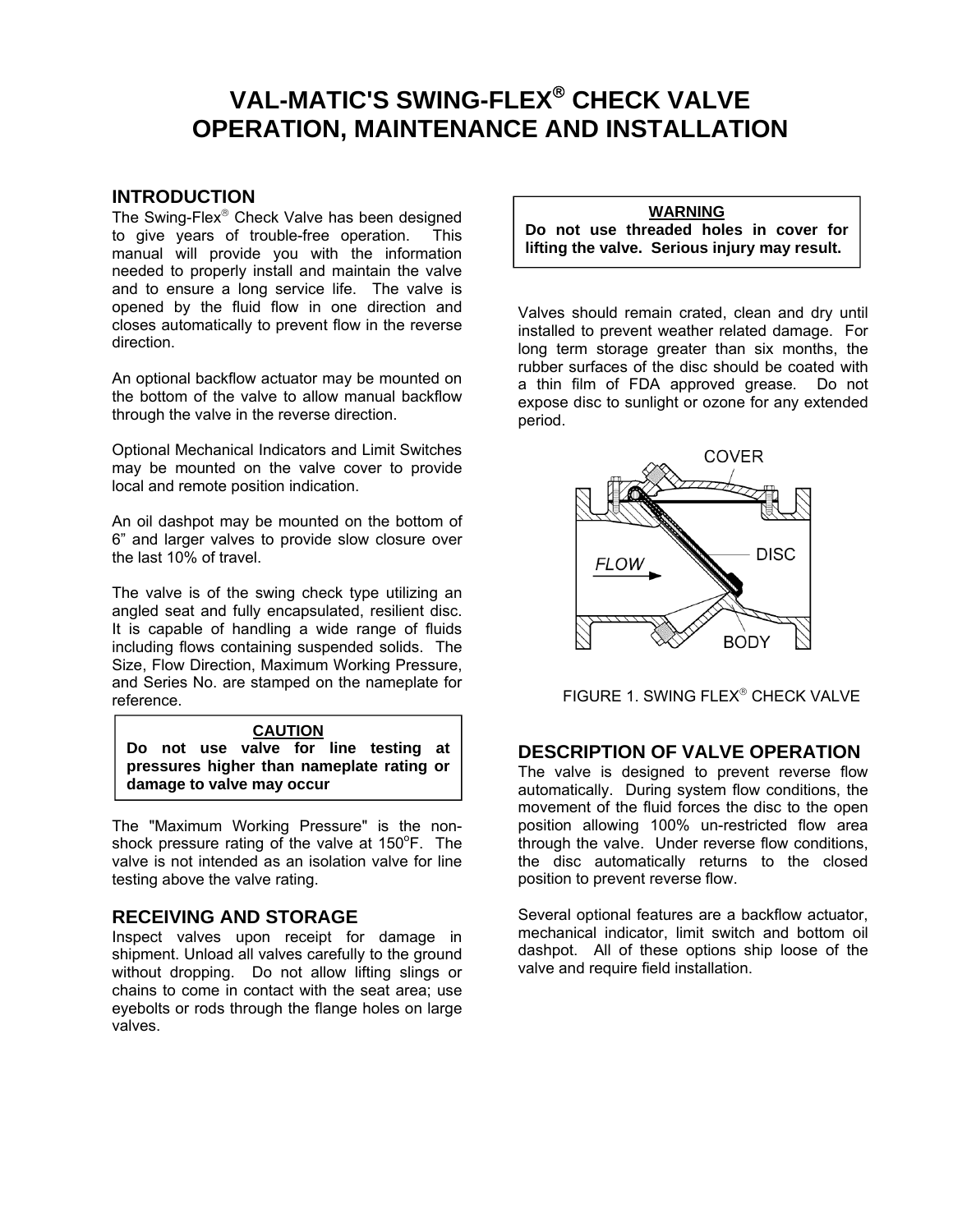#### <span id="page-2-0"></span>**INSTALLATION**

Correct installation of the Swing-Flex<sup>®</sup> is important for proper operation. It may be installed in either horizontal or vertical flow-up applications. However, when horizontal, the valve must be installed with the nameplate facing up and the cover level. In all installations, the flow arrow cast in the valve cover must be pointed in the direction of flow during normal system operation.

#### **WARNING Do not use threaded holes in cover for lifting the valve. Serious injury may result.**

FLANGED ENDS: Flanged valves should only be mated with flat-faced pipe flanges equipped with full-face resilient gaskets. The valve and adjacent piping must be supported and aligned to prevent cantilevered stress on the valve. Once the flange bolts or studs are lubricated and inserted around the flange, tighten them uniformly hand tight. The tightening of the bolts should then be done in graduated steps using the **crossover tightening** method. Recommended lubricated torque values for use with resilient gaskets (75 durometer) are given in Table 1. If leakage occurs, allow gaskets to absorb fluid and check torque and leakage after 24 hours. Do not exceed bolt rating or extrude gasket.

#### **CAUTION The use of ring gaskets or excessive bolt torque may damage valve flanges.**

 $\overline{\phantom{a}}$ 

| <b>Table 1. Flange Bolts Torques</b> |                         |                              |                                  |
|--------------------------------------|-------------------------|------------------------------|----------------------------------|
| <b>Valve</b><br>Size (in)            | <b>Bolt Dia</b><br>(in) | Recom.<br>Torque<br>(ft-Ibs) | <b>Max</b><br>Torque<br>(ft-Ibs) |
| 3                                    | 5/8                     | 25                           | 90                               |
| 4                                    | 5/8                     | 25                           | 90                               |
| 6                                    | 3/4                     | 30                           | 150                              |
| 8                                    | 3/4                     | 40                           | 150                              |
| 10                                   | 7/8                     | 45                           | 205                              |
| 12                                   | 7/8                     | 65                           | 205                              |
| 14                                   |                         | 80                           | 300                              |
| 16                                   | 1                       | 80                           | 300                              |
| 18                                   | 1/8<br>1                | 100                          | 425                              |
| 20                                   | 1/8                     | 100                          | 425                              |
| 24                                   | 1/4                     | 150                          | 600                              |
| 30                                   | 1/4                     | 160                          | 600                              |
| 36                                   | 1/2                     | 300                          | 900                              |
| 42                                   | 1/2                     | 300                          | 900                              |
| 48                                   | 1/2                     | 300                          | 1000                             |

#### **VALVE CONSTRUCTION**

The standard Swing-Flex<sup>®</sup> Check Valve is constructed of rugged cast iron with a rubber encapsulated disc. See the specific Materials List submitted for the order if other than standard cast iron construction. The disc is the only moving part assuring long life with minimal maintenance. The general details of construction are illustrated in Figure 2. The body (1) is flanged for connection to the pipeline with an open top sealed with a cast cover (2). The disc (3) is retained by the cover.



| <b>Item</b>             | <b>Description</b>     | <b>Material</b>               |
|-------------------------|------------------------|-------------------------------|
| Body                    | Ductile Iron - 250 psi |                               |
|                         |                        | Cast Iron - 150 psi           |
| 2                       |                        | Ductile Iron - 250 psi        |
| Cover                   |                        | Cast Iron - 150 psi           |
| 3                       | Disc*                  | Steel with Buna-N Facing      |
| 4                       | Cover Seal*            | <b>Buna-N or Non-Asbestos</b> |
| 5                       | Cover Bolt             | <b>Alloy Steel</b>            |
| *Recommended Spare Part |                        |                               |

FIGURE 2. CHECK VALVE CONSTRUCTION

#### **MAINTENANCE**

The Swing Flex® Check Valve requires no scheduled lubrication or maintenance. For service or inspection, the valve can be serviced without removal from the line.

VALVE INSPECTION: If inspection of the valve is required, follow the Disassembly Instructions given on page 3.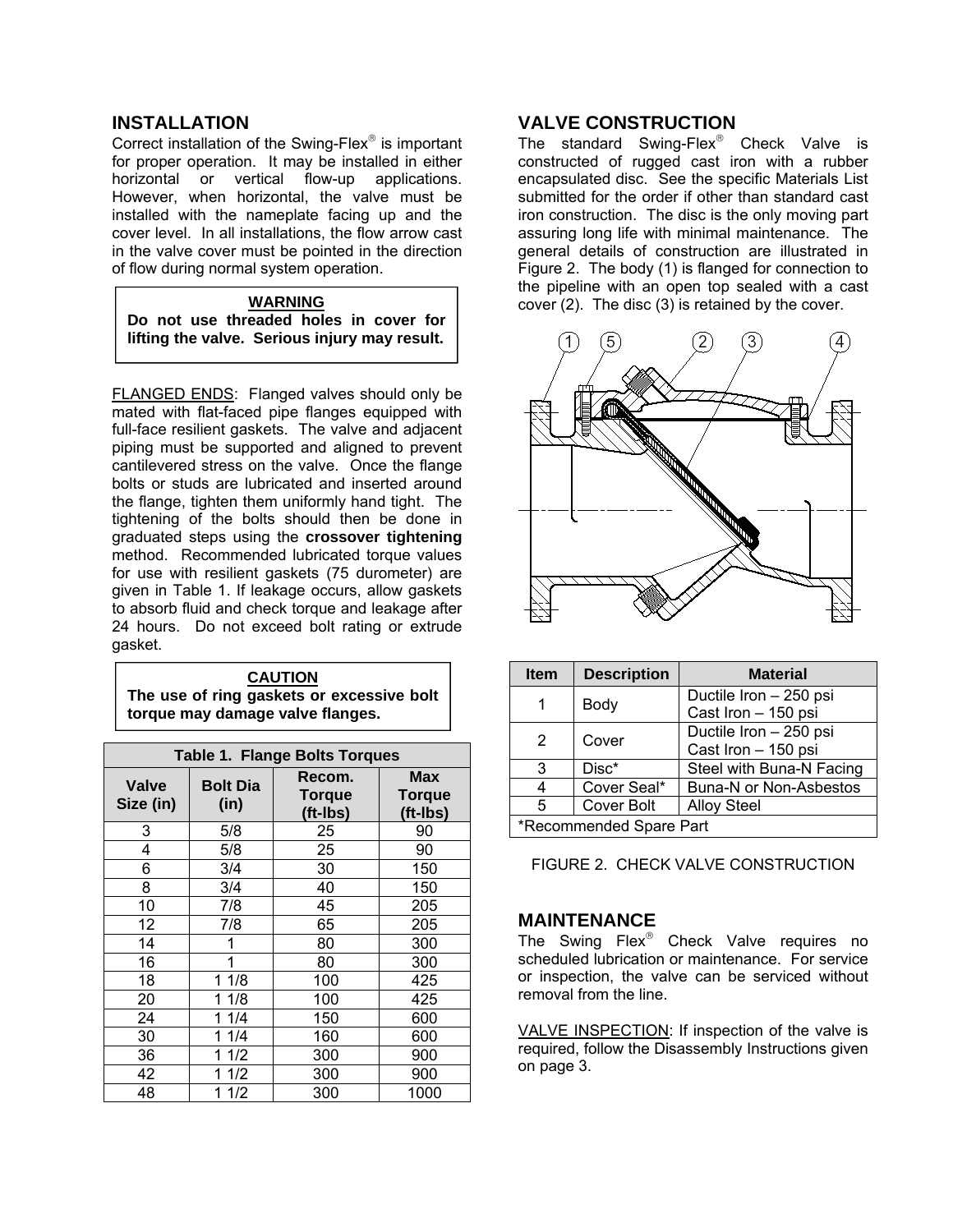#### <span id="page-3-0"></span>**TROUBLESHOOTING**

Several problems and solutions are presented below to assist you in troubleshooting the valve assembly in an efficient manner.

- Leakage at Bottom Actuator: Remove line pressure and exercise actuator. If leak persists, replace seals in actuator; see the Backflow Actuator Seal Replacement Procedure on page 4.
- Leakage at Cover or Flanges: Tighten bolts, replace cover seal.
- Valve Leaks when Closed: Inspect disc for damage and replace. Inspect metal seating surface and clean if necessary.
- Valve Does not Open: Check for obstruction in valve or pipeline; see Disassembly procedure on page 4. Operating pressure may be less than cracking pressure. If less than 0.5 psig, review application with factory.

#### **DISASSEMBLY**

The valve can be disassembled without removing it from the pipeline. Or for convenience, the valve can be removed from the line. All work on the valve should be performed by a skilled mechanic with proper tools and a power hoist for larger valves. Disassembly may be required to inspect the disc for wear or the valve for deposits.

#### **WARNING**

**The line must be drained before removing the cover or pressure may be released causing bodily harm.** 

- 1. Relieve pressure and drain the pipeline. Refer to Figure 2 on page 2. Remove the cover bolts (5) on the top cover.
- 2. Pry cover (2) loose and lift off valve body. 12" and larger valves have tapped holes in cover for lifting eyes.
- 3. Remove disc (3) and inspect for cracks, tears or damage in rubber sealing surface.
- 4. Clean and inspect parts. Replace worn parts as necessary and lubricate parts with FDA grease.

#### **RE-ASSEMBLY**

All parts must be cleaned. Gasket surfaces should be cleaned with a stiff wire brush in the direction of the serrations or machine marks. Worn parts, gaskets and seals should be replaced during reassembly.

- 1. Wipe clean and dry the seating surface on the body (1). Apply a coating of compatible (food grade) grease to the sealing bead on the disc (3). Lay disc (3) over seat with beaded seating surface directed down.
- 2. Lay cover gasket (4) and cover (2) over bolt holes and disc hinge. Where o-ring seal is provided, place o-ring into body groove. O-ring may be held in place with compatible grease for re-assembly. Food grade grease should be used for standard Buna-N o-rings. For EPDM o-rings, silicone grease should be used.
- 3. Insert lubricated bolts (5) noting that the bolts in the hinge area are longer than the other cover bolts.
- 4. Cover bolts should be tightened to the following specifications during assembly.

| Table 2. Valve Cover Bolt Torque |             |                 |  |
|----------------------------------|-------------|-----------------|--|
| <b>Valve</b>                     | <b>Size</b> | Torque (ft-lbs) |  |
| $2" - 2.5"$                      | 1/2"        | 75              |  |
| 3"                               | 7/16"       | 50              |  |
| 4"                               | 1/2"        | 75              |  |
| 6"                               | 5/8"        | 150             |  |
| 8"                               | 5/8"        | 150             |  |
| 10"                              | 7/8"        | 400             |  |
| 12-20"                           | 7/8"        | 400             |  |
| 24"                              | 1"          | 500             |  |
| 30"                              | 11/8"       | 600             |  |
| 36"                              | 11/4"       | 900             |  |
| 42"                              | 11/2"       | 1400            |  |
| 48"                              | 11/2"       | 1400            |  |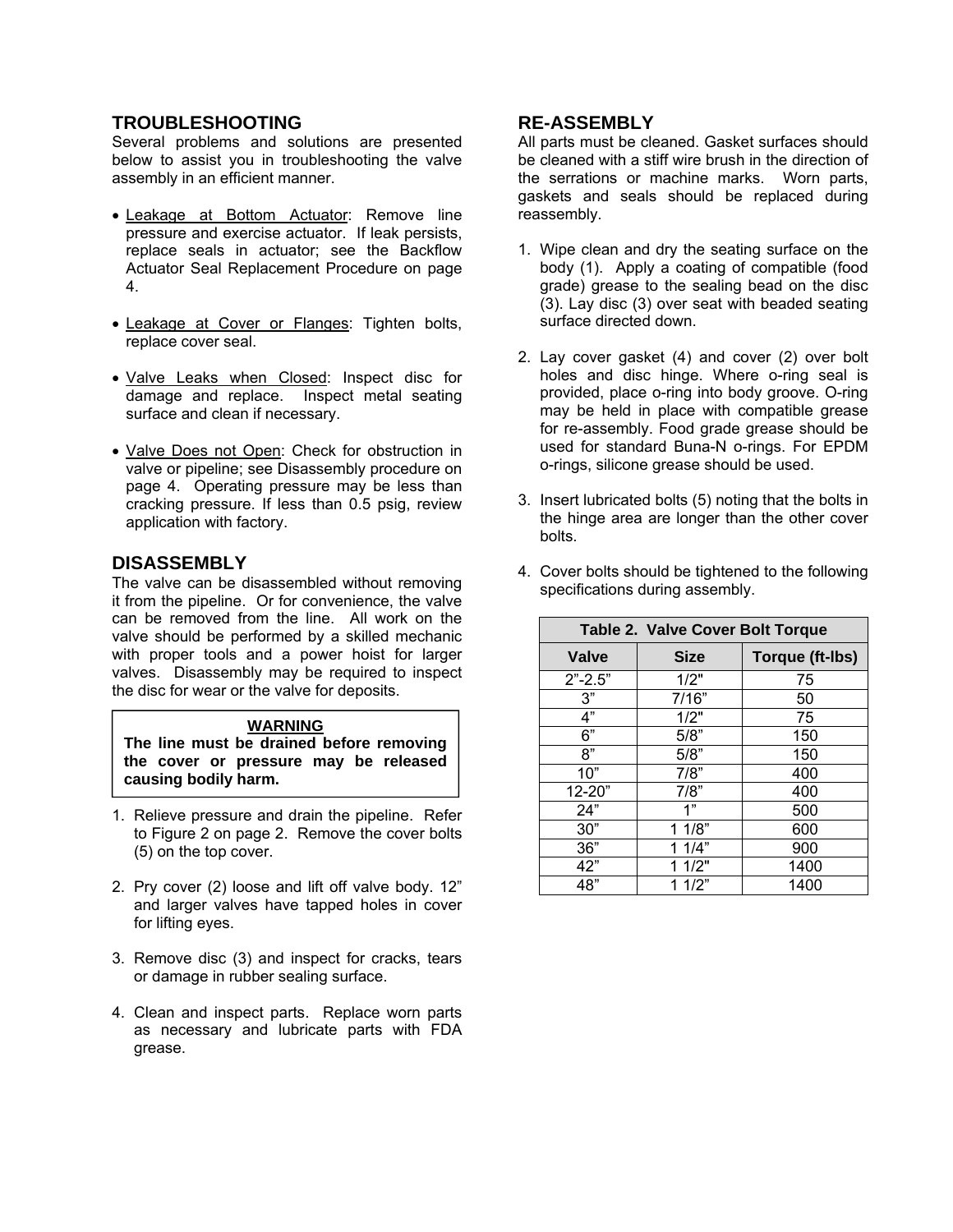#### <span id="page-4-0"></span>**BACKFLOW ACTUATOR FIELD INSTALLATION AND MAINTENANCE (OPTIONAL)**

#### BACKFLOW ACTUATOR OPERATION:

An optional **backflow actuator** assembly is available which can be easily installed in the field. The actuator is not designed to operate at the valve's Maximum Working Pressure rating. Therefore, prior to using the actuator, close the pump isolation valve and bleed off line pressure. To operate, turn the handle clockwise. This will open the valve disc allowing backflow through the valve. The handle should turn easily. When the actuator is fully extended into the valve, the disc will be partially open. Upon completion of the back flushing operation, turn the handle counterclockwise and the valve will automatically return to the closed position. Lock the actuator in the closed position with the jam nut provided. The system is again ready for normal operation.

#### **WARNING**

**Relive line pressure before using backflow actuator or damage may occur.** 

BACKFLOW ACTUATOR FIELD INSTALLATION: The backflow actuator is supplied as an optional assembly from the factory, which is shipped loose with the valve.

1. Depressurize and drain the pipeline.

**WARNING Remove of the bottom plug while under pressure may cause bodily harm.** 

- 2. Score the coating around and remove the pipe plug in the bottom boss of the valve. Valve must be restrained. Removal torque requires a 2-ft long socket wrench or ½"-sq. drive impact wrench at minimum. Pipe plugs on 8" and larger valves may require the use of a cheater bar in order to remove. Heating the pipe plug can loosen thread sealant and reduce torque. Valves can be provided with corrosion resistant plugs for lower removal torques on request.
- 3. Inspect the backflow rod and place in the nonextended position. (The rod should extend about 1" past the end of the brass bushing.) Apply Teflon thread sealant to brass threads.
- 4. Insert the threaded end of the assembly into the valve boss. Slowly turn the assembly into the boss taking care not to cross-thread the bushing. Continue turning the assembly into the valve for a tight fit.

BACKFLOW ACTUATOR SEAL REPLACEMENT:

There are two parts (8 & 9) on the backflow actuator that are subject to wear. To replace the seals, the pipeline must first be depressurized and drained. Next, remove the backflow assembly from the valve by turning the brass bushing  $(6)$ counter-clockwise. Disassemble the actuator as follows:

- 1. Remove one of the vinyl caps (12).
- 2. Remove the T-Handle (10) and jam nut (11) from the rod (7).
- 3. Remove the rod (7) from the bushing (6) by screwing in the rod fully clockwise and pull the rod through the valve end of the bushing (6).
- 4. Lubricate new seals with FDA approved grease and install in the bushing end grooves.
- 5. Clean, lubricate, and reinstall rod in bushing.
- 6. Re-install jam nut (11) and T-Handle (10).
- 7. Place vinyl cap (12) on handle (10).
- 8. Apply Teflon thread sealant to bushing and carefully thread into valve taking care not to cross-thread the bushing.



#### FIGURE 3. BACKFLOW ACTUATOR ASSEMBLY

| <b>Backflow Actuator Parts List</b> |                    |                        |
|-------------------------------------|--------------------|------------------------|
| <b>Item</b>                         | <b>Description</b> | <b>Material</b>        |
| 6                                   | <b>Bushing</b>     | Lead-Free Brass        |
|                                     | Rod                | <b>Stainless Steel</b> |
| 8                                   | Rod Wiper*         | Molythane              |
| 9                                   | O-Ring             | Buna-N                 |
| 10                                  | Handle             | <b>Stainless Steel</b> |
| 11                                  | Jam Nut            | <b>Brass</b>           |
| 12                                  | $Cap*$             | Vinyl                  |
| *Recommended Spare Part             |                    |                        |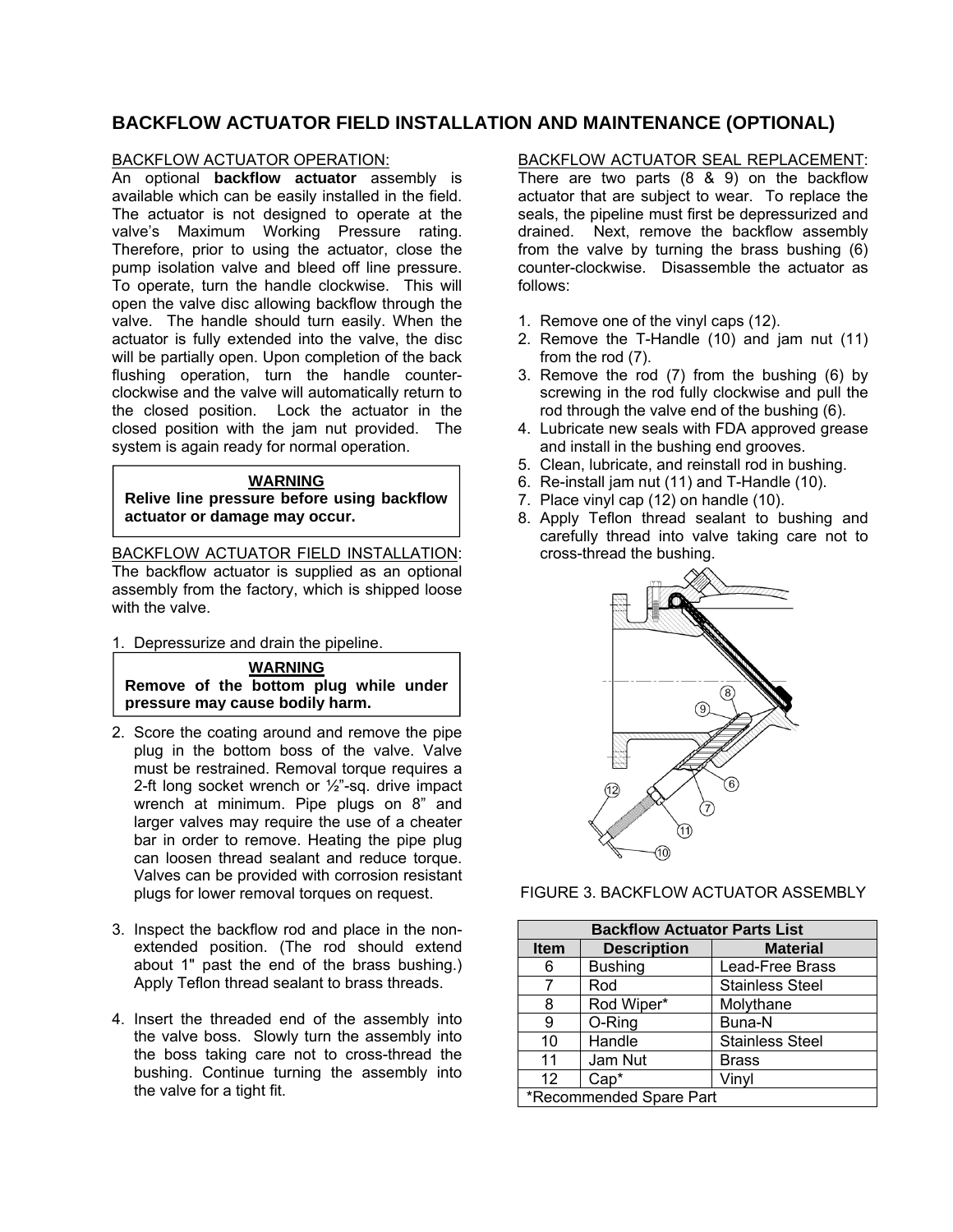#### <span id="page-5-0"></span>**MECHANICAL INDICATOR (OPTIONAL)**

The mechanical indicator is an option that fits into the cover and can easily be installed in the field by going through the following steps. The mechanical indicator is used to visually indicate when the valve is opened or closed.

1. Remove line pressure and drain valve.

**WARNING Removal of the pipe plug while under pressure may cause bodily harm.**

- 2. Score the coating around and remove the pipe plug from the cover. Valve must be restrained. Removal torque requires a 2-ft long socket wrench or ½"-sq. drive impact wrench at minimum. Valves can be provided with corrosion resistant plugs for lower removal torques on request.
- 3. Apply pipe joint compound to indicator body (21) threads.
- 4. Insert the indicator body (21), without the indicator plate (27), into the valve cover and tighten. Make sure that two of the tapped holes in the indicator body (21) are aligned with the valve and pipeline. This will ensure proper orientation of the indicator plate.
- 5. Remove the two socket head screws (31) from the indicator body (21).
- 6. Slide the indicator plate (27) over the indicator rod (23) and spring (28).
- 7. Align the indicator plate (27) as shown on the back of this card and secure with the 5mm socket head screws (31).
- 8. Connect the spring (28) to the indicator plate (27) notch.



| FIG. 4. MECHANICAL INDICATOR ASSEMBLY |
|---------------------------------------|
|---------------------------------------|

| <b>Mechanical Indicator Parts List</b> |                    |                             |  |
|----------------------------------------|--------------------|-----------------------------|--|
| <b>Item</b>                            | <b>Description</b> | <b>Material</b>             |  |
| 21                                     | Body               | <b>Brass</b>                |  |
| 22                                     | <b>Bushing</b>     | <b>Brass</b>                |  |
| 23                                     | Rod                | Stainless Steel T316        |  |
| 27                                     | Plate              | Stainless Steel T316        |  |
| 28                                     | Spring             | <b>Stainless Steel T302</b> |  |
| 32                                     | <b>Screws</b>      | <b>Stainless Steel T316</b> |  |

#### **LIMIT SWITCH (OPTIONAL)**

The limit switch is used in conjunction with the Mechanical Indicator. The standard limit switch is Allen Bradley #802B-CSACXSXC3. The limit switch is SCADA (Supervisory Control and Data Acquisition) compatible for applications requiring open/close indication.

NEMA Ratings: 1, 2, 4, 6, 6P, 12, 13

UL Ratings: 5 AMPS, 1/10 HP, 125 or 250 VAC, SPDT

Installation:

- 1. Attach limit switch assembly to indicator using the supplied screws (34) and bracket (32).
- 2. Position the assembly so that the switch trips when the valve is closed. The switch needs to be engaged approx. 15 degrees to trip.
- 3. Connect wiring to either the normally open or normally closed contact as shown in the schematic diagram.



FIGURE 5. LIMIT SWITCH ASSEMBLY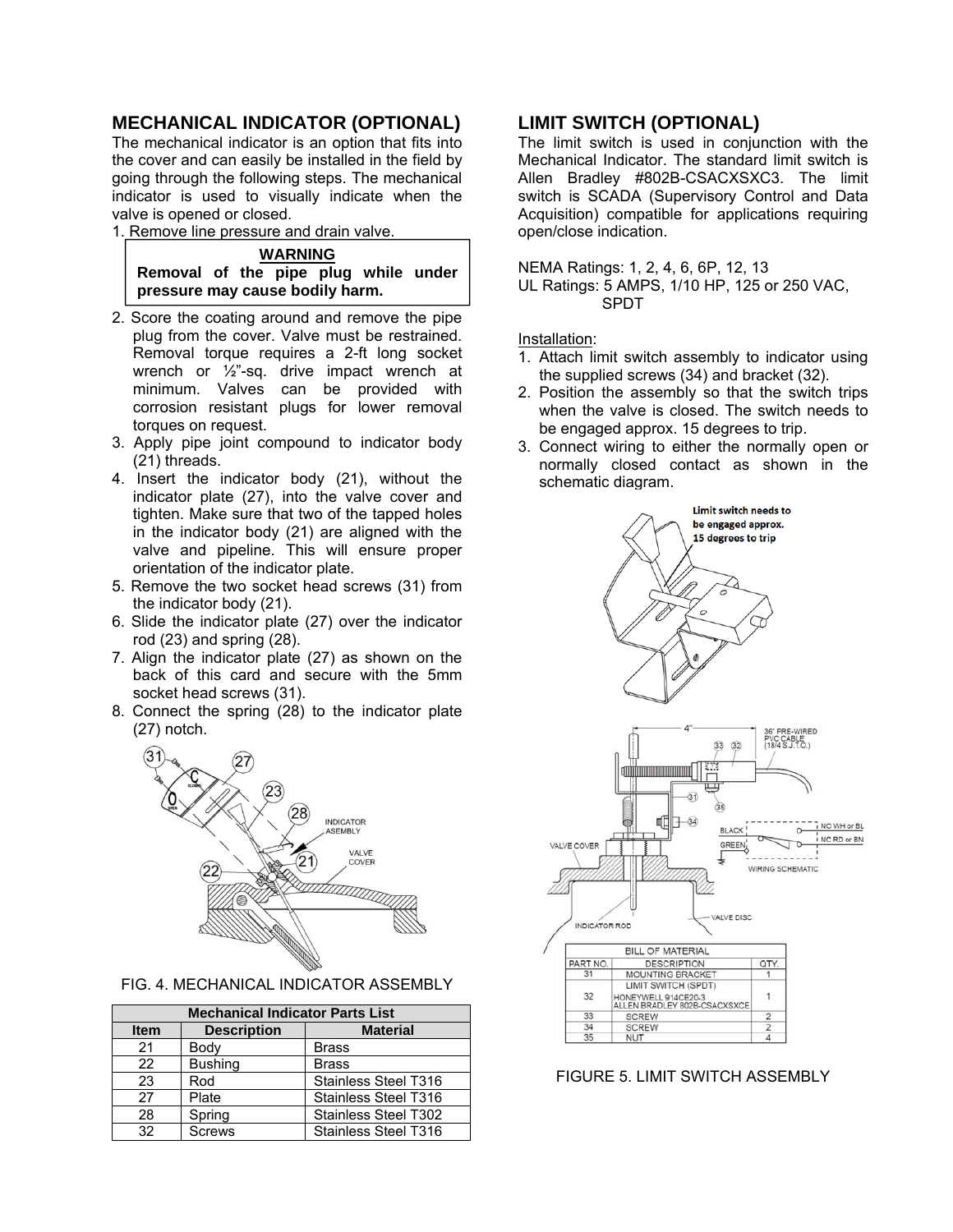#### <span id="page-6-0"></span>**BOTTOM MOUNTED OIL DASHPOT FIELD INSTALLATION AND MAINTENANCE (OPTIONAL)**

DASHPOT FIELD INSTALLATION: The bottom dashpot is supplied as an optional assembly from the factory. This unit provides control of the disc's final 10% travel to the closed position to reduce valve slam and water hammer. The 10% travel time is adjustable between 1 and 5 seconds.

1. Depressurize and drain the valve and pipeline.

#### **WARNING**

**Removal of the bottom plug in the valve while under pressure may cause bodily harm.** 

- 2. Score the coating around and remove the pipe plug in the bottom boss of the valve. Valve must be restrained. Removal torque requires a 2-ft long socket wrench or ½"-sq. drive impact wrench at minimum. Pipe plugs on 8" and larger valves may require the use of a cheater bar in order to remove. Heating the pipe plug can loosen thread sealant and reduce torque. Valves can be provided with corrosion resistant plugs for lower removal torques on request.
- 3. Apply Teflon thread sealant or tape to brass threads on the dashpot.Insert the threaded end of the assembly into the valve boss. Slowly turn the assembly into the boss taking care not to cross-thread the bushing. Continue turning the assembly into the valve for a tight fit and so that the tank is upright.
- 4. Adjust the air pressure in the tank to be a minimum of 50 psi over the line pressure. Set the flow control valve in the mid position (i.e. 1 turn open). The dashpot rod should be extended and hold the disc open about 1 inch. The water line pressure will close the disc.



FIGURE 6. BOTTOM MOUNTED OIL DASHPOT

#### CHECKING OIL AND GREASE LEVELS:

- 1. The check valve should be closed.
- 2. The air in the oil reservoir must be bled from the reservoir, using the air fill valve mounted on the reservoir.
- 3. Remove the pipe plug from the oil reservoir fill port.
- 4. Add hydraulic fluid equal to Mobil #DTE 24 until fluid is up to level indicated on the reservoir. Replace pipe plug.
- 5. Recharge the reservoir with air pressure to a minimum of 10 psi over the water line pressure.
- 6. The grease level cannot be checked but it is recommended that the grease fitting be charged with grease twice a year. Use a cartridge grease gun and pump grease into the fitting using two full strokes. An FDA approved grease should be used.

DASHPOT SEAL REPLACEMENT: There are several seals in the unit that may require replacement.

- 1. Depressurize and drain the valve and pipeline.
- 2. Unscrew the dashpot from the valve and remove the 4 bolts holding the dashpot spacer.
- 3. Replace the (2) rod wipers and o-ring seal.
- 4. If the oil cylinder is leaking oil, tighten the tie rod nuts. The cylinder should be returned to the factory for rebuilding.
- 5. Reinstall the unit as listed above for a new unit.